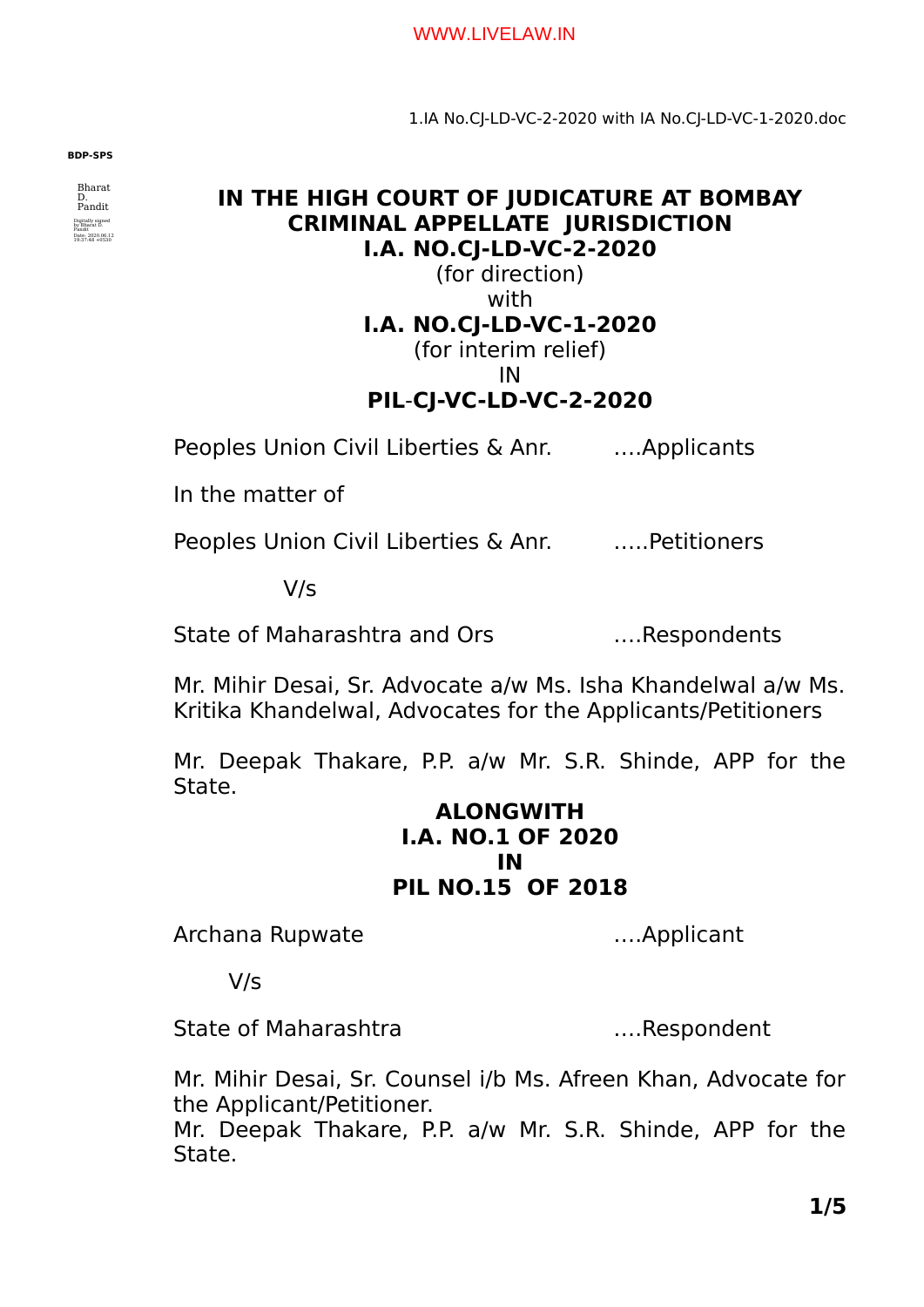#### WWW.LIVELAW.IN

1.IA No.CJ-LD-VC-2-2020 with IA No.CJ-LD-VC-1-2020.doc

# **CORAM: DIPANKAR DATTA, CJ. & S. S. SHINDE, J.**

## **DATE: JUNE 12, 2020**

# **P.C.:**

1] Pursuant to the order dated May 26, 2020, the Additional Director General of Police and Inspector General of Prisons and Correctional Services, Maharashtra State (hereafter "the ADG, Prisons") has filed a report dated June 8, 2020.

2] We have perused the report.

3] Mr. Desai, learned Senior Counsel appearing on behalf of the Petitioners, upon perusal of such report as well as on consideration of other relevant aspects, has raised three points of concern and made necessary prayers, as follows:-

(i) In Solapur and Aurangabad Correctional Homes, 60 and 20 inmates respectively have tested positive; however testing of asymtomatic inmates has not been undertaken in terms of the guidelines of the Indian Council of Medical of Research (hereafter "the ICMR") dated May 18, 2020. He prays for a direction on the prison authorities for testing of asymtomatic inmates,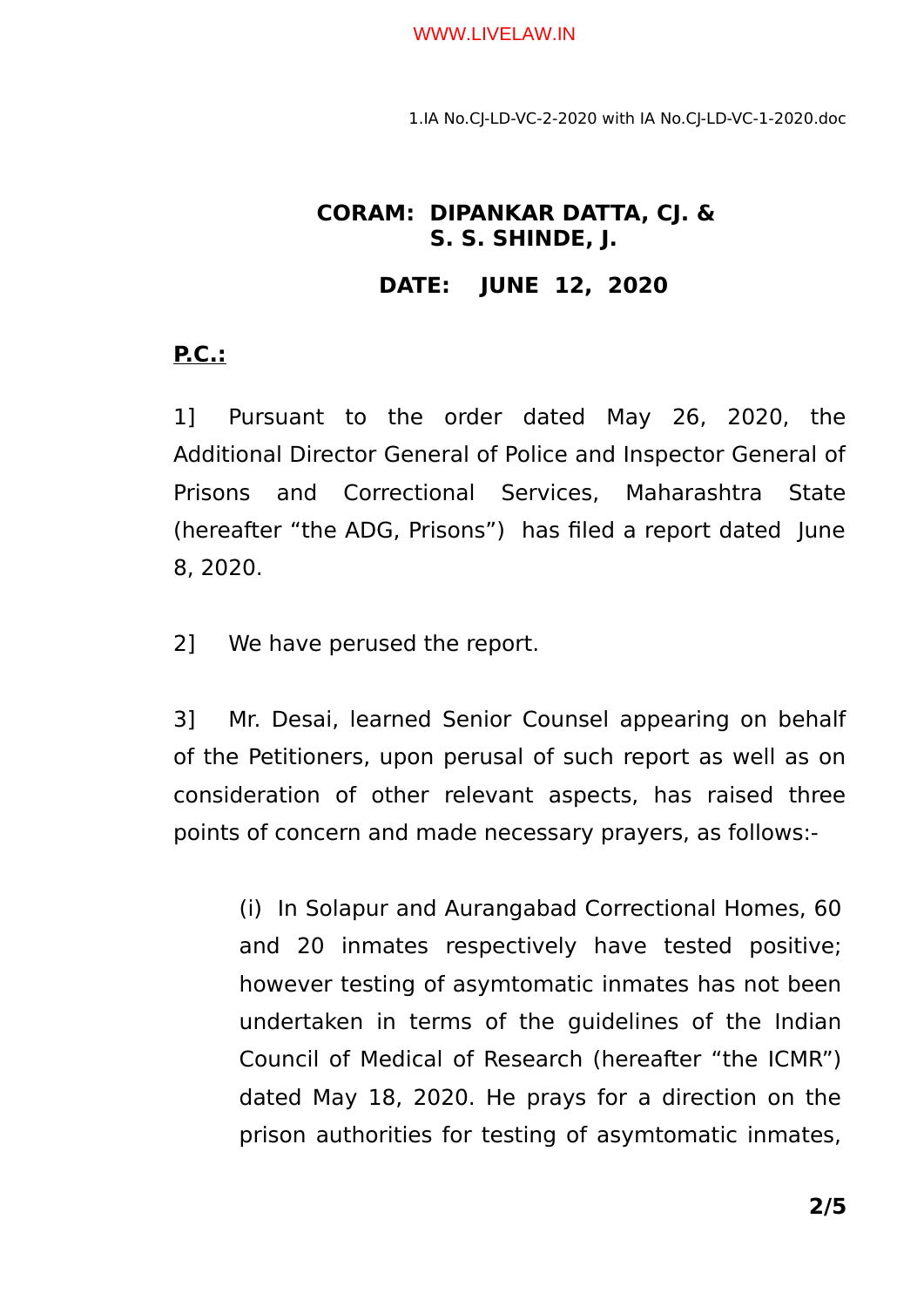1.IA No.CJ-LD-VC-2-2020 with IA No.CJ-LD-VC-1-2020.doc

at the earliest.

(ii) Although the inmates of the correctional homes have been permitted interactions with their family members by making phone calls of three minutes duration twice a month, there exists a circular dated February 12, 2019 issued by the prison authorities which has provisions for wider interaction between the inmates and their family members. He submits that the prison authorities may be directed to extend to the inmates the wider benefits flowing from the said circular dated February 12, 2019.

# AND

(iii) As on Tuesday last, 11,527 applications for temporary bail are pending before the Magistrates/Sessions Courts, which tend to frustrate the spirit of the order of the Hon'ble Supreme Court dated March 16, 2020 as well as the recommendations of the High Powered Committee constituted in terms thereof; hence, prayer is made for direction to the Magistrates/Sessions Courts to expedite their decisions on such applications.

4] Insofar as the first point of concern raised by Mr. Desai is concerned, we find from a report dated June 8, 2020 of the ADG, Prisons that he is aware of the guidelines issued by the ICMR for COVID-19 testing dated May 18, 2020. It is also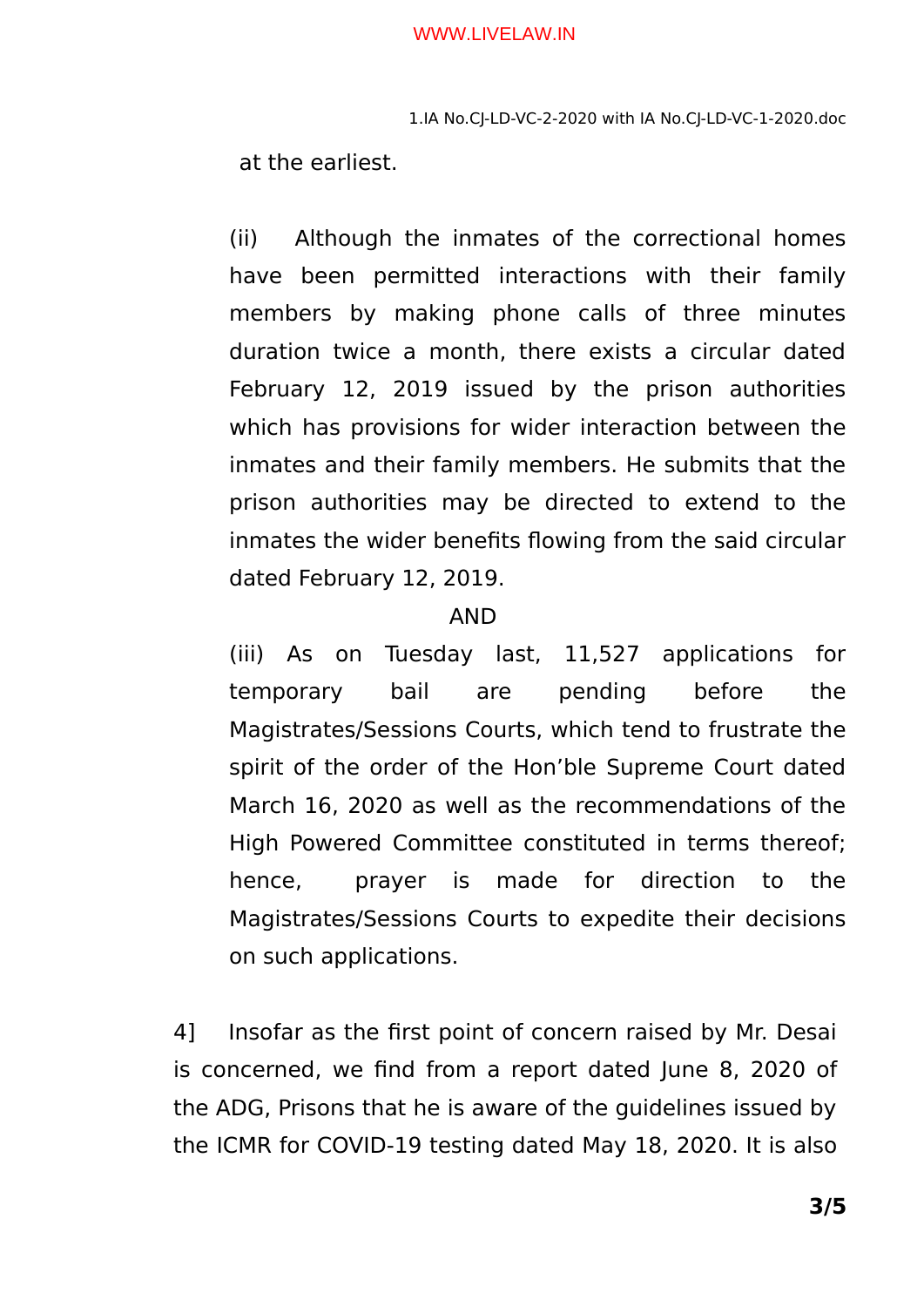1.IA No.CJ-LD-VC-2-2020 with IA No.CJ-LD-VC-1-2020.doc

evident from a memo dated June 8, 2020 of the Director of Health Services, Pune addressed to the ADG, Prisons that he has been informed of the requirements of testing of inmates of correctional homes in terms of such guidelines of the ICMR. Considering the further submission of Mr. Desai that even inmates of correctional homes have breathed their last after testing positive for COVID-19, we call upon the ADG, Prisons to furnish information on the following points:-

> (i) the protocol being followed in correctional homes for testing of inmates who are asymtomatic and in direct and high risk contact of inmates who have tested positive for COVID-19; and

> (ii) on the authenticity of the submissions of Mr. Desai that inmates have passed away upon testing positive for COVID-19.

5] Regarding the second point of concern, we direct the ADG, Prisons to consider the desirability of extending the benefits of the circular dated February 12, 2019 to the inmates of the correctional homes, in the light of the fact that number of inmates may have been released on temporary bail in pursuance of the extant judicial/administrative orders and guidelines on the subject and that load of inmates in the correctional homes may not be that burdensome as in